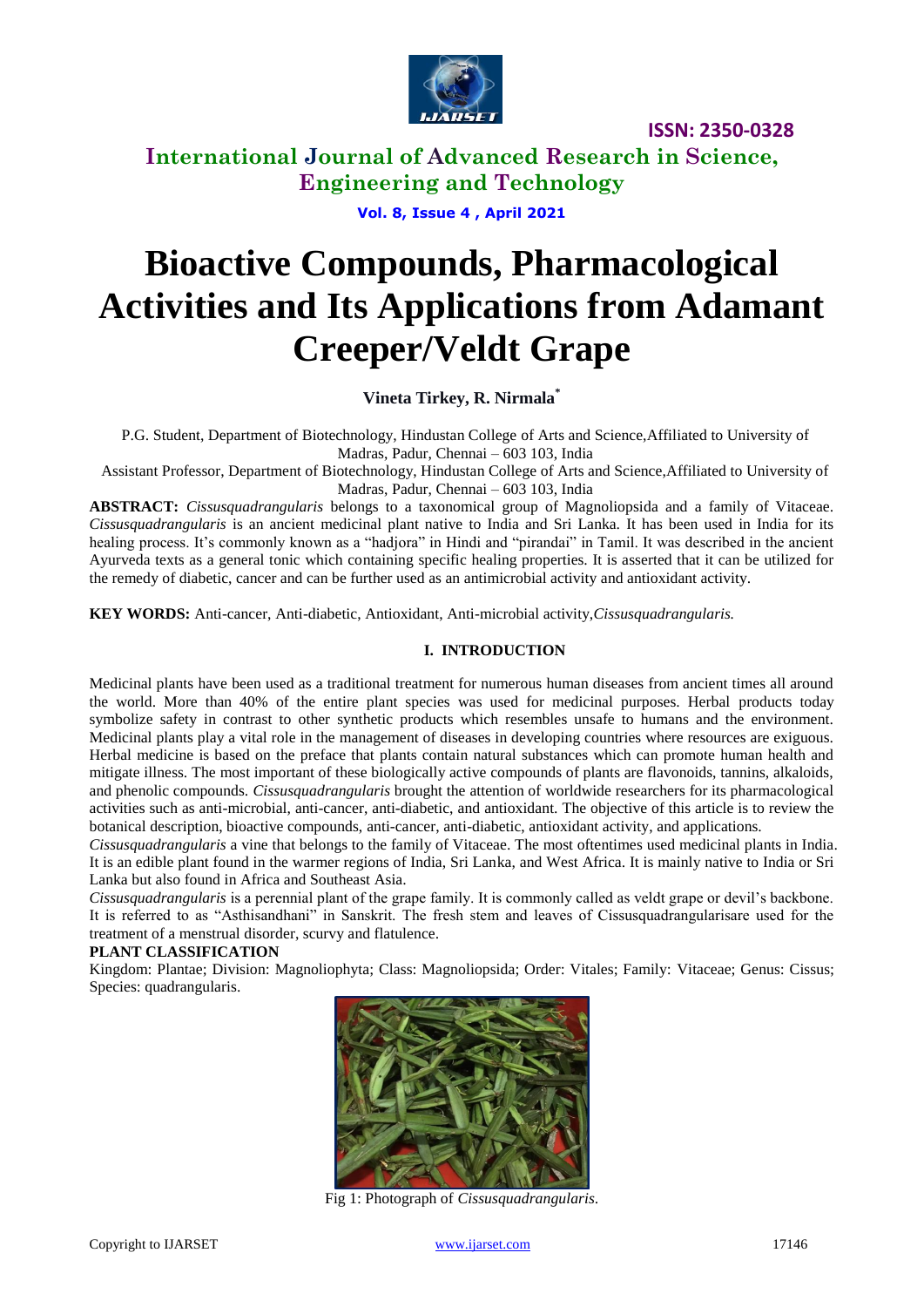

# **International Journal of Advanced Research in Science, Engineering and Technology**

## **Vol. 8, Issue 4 , April 2021**

## **II. BOTANICAL DESCRIPTION**

*Cissusquadrangularis* is a plant that has been esteemed for its medicinal properties for thousands of years. Anciently, it was utilized to treat many diseases like gout, asthma, and allergies. *Cissusquadrangularis* attains a height of 1.5 m (4.9 ft.) and has quadrangular-sectioned branches with internodes of 8-10 cm (3-4 in) long and 1.2 -1.5 cm (0.5-0.6 in) wide. And each angle is a leathery ledge. Toothed trilobed leaves are about 2-5 cm (0.8-2.0 in) wide. Each has a tendril originating from the opposite side of the node. Racemes of small white, yellowish, or greenish flowers; globular berries are red wine ripe.

*Cissusquadrangularis* is an evergreen climber. Its hardy zone is suitable for light (sandy), medium (loamy), and heavy (clay) soils, prefers well-drained soil, and can grow in nutritionally poor soil.

Suitable pH: acid, neutral, and basic soils and can conveniently grow in very acidic and very alkaline soils. It cannot grow in the shade. It prefers dry or moist soil and can also tolerate drought. *Cissusquadrangularis* contains carotenoids, triterpenoids, and ascorbic acid. The plant also produces the resveratrol dimer quadrangularin.

#### **III. PHARMACOLOGICAL ACTIVITIES**

N.D Kashikar, and Indu George(2006) Antibacterial activity of*CissusQuadrangularis Linn.* Theyexamined in-vitro antibacterial activity from *Cissusquadrangularis Linn* against Gram-negative and Gram-positive bacteria,where the methanol and ethyl acetate extract showed high activity against the bacteria. With the help of the minimum inhibitory concentration (MIC), the values of the different extracts of the plant stem are recorded using the microtitre plate method.The samples were washed, cleaned, and cut into small sections, and dried in the oven. The dried material is grind and stored in the refrigerator. Extraction was carried out by using the Soxhlet apparatus.

*Bacillus subtilis, Escherichia coli, Pseudomonas aeruginosa,* and *Staphylococcus aureus* were obtained. Bioassays were performed in 96-well sterile microtitre plates. The MIC values of different extracts against all the organisms were tested, and are detailed in Table. The ethyl acetate, acetone, and methanol extracts showed antimicrobial properties in*B. subtilis, P. aeruginosa,S. Typhi, S. aureus,* and *S.pyogenes* were liable to at least two extracts. Petroleum ether, ethanol, and water extracts were failed to inhibit the bacterial growth of the strains tested**.** *E.coli* did not respond to any of the extracts used.

| Extract         | E. coli | <b>B.</b> subtilis | P. aeruginosa | S. typhi | S. aureus | <i>S.pyogenes</i> |
|-----------------|---------|--------------------|---------------|----------|-----------|-------------------|
| Petroleum ether | -       |                    |               |          | -         |                   |
| Ethyl acetate   |         | 0.93               | 1.87          | 3.75     | 0.93      | 3.75              |
| Acetone         | -       |                    | 3.125         | 6.25     | 1.56      |                   |
| Methanol        |         | 0.465              | 3.12          | 1.24     | 0.465     | 0.93              |
| Ethanol         |         |                    |               |          |           |                   |
| Water           | -       |                    |               | -        |           |                   |

Table 1: MIC values of test organisms used against various extracts (MIC values in mg/ml).

All values are expressed as the mean of three experiments. '-' indicates no inhibition.Moreover, CD analysis was carried out to pinpoint the best extract and the most liable microorganism.

K.N. Chidambara Murthy(2003) - Antioxidant and antimicrobial activity of*Cissusquadrangularis L*.This paper examined antioxidant activity by expending  $\beta$ - carotene linoleic acid model and 1, 1-diphenyl-2-picrylhydrazyl model. The ethyl acetate fraction of both samples were extracted which showed  $64.8\%$  antioxidant activity in  $\beta$ - carotene linoleic acid, and 61.6% in 1, 1-diphenyl-2-picrylhydrazyl system. Fraction showed the presence of sterols, vitamin C, and tannins as phytoconstituents.

Antioxidant activity of methanol extract and aqueous extracts were proximately less vital than that of ethyl acetate extract, and n-hexane extract indicated the limited activity. Ethyl acetate extract and methanol extract of both fresh and dry stems were further demonstrated for antimicrobial activity against Gram-positive bacteria, which includes *Bacillus subtilis, Bacillus cereus, Staphylococcus aureus*, and *Streptococcus species.*

Solvents and chemicals are used in this experiment are:-

- I. Analytical or high-performance liquid chromatography (HPLC).
- II. Ultraviolet and visible spectra measurements.
- For antimicrobial assays, six bacterial cultures were selected: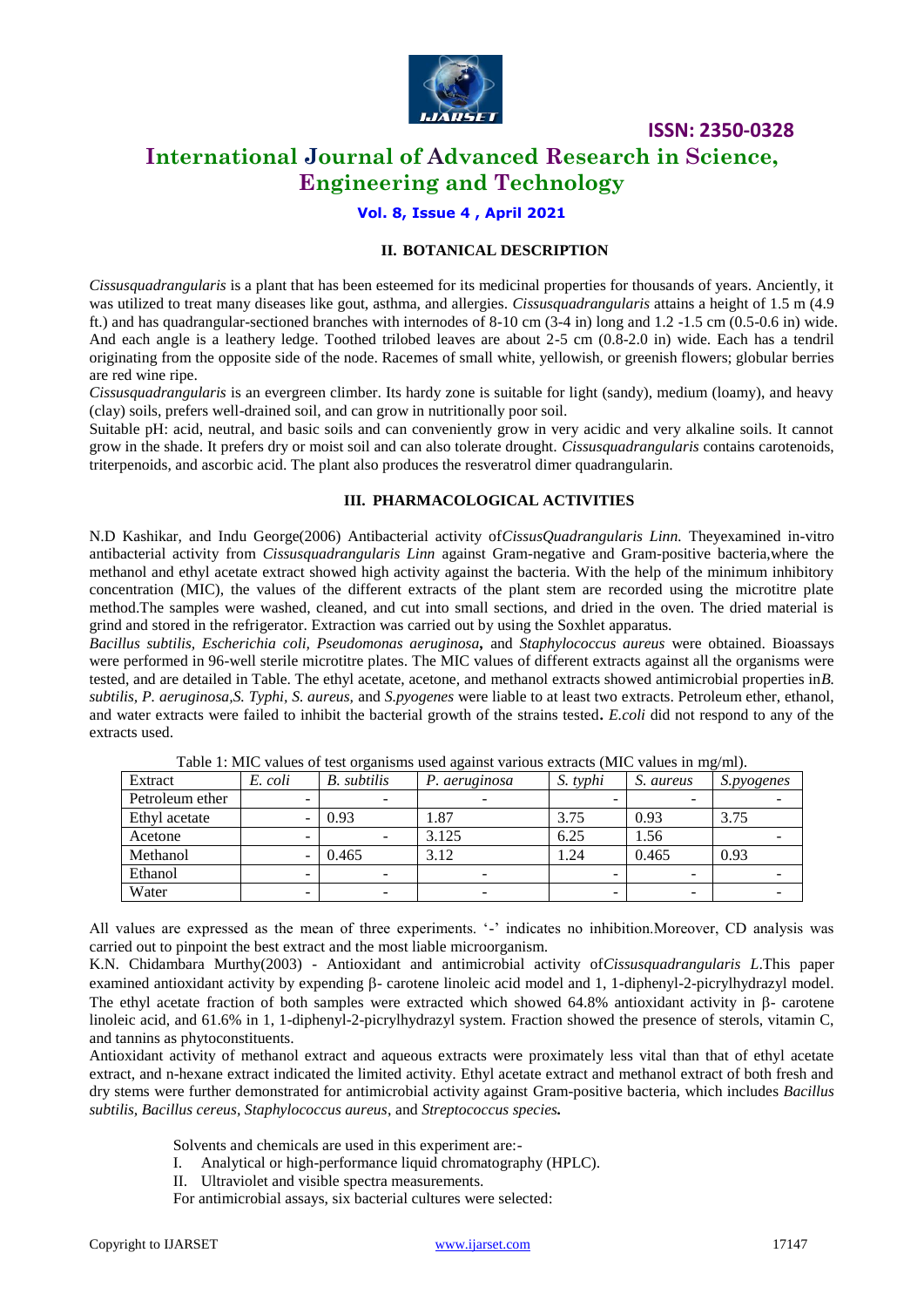

# **International Journal of Advanced Research in Science, Engineering and Technology**

**ISSN: 2350-0328**

## **Vol. 8, Issue 4 , April 2021**

- a. *Bacillus subtilis,*
- b*. Bacillus cereus,*
- c*. Staphylococcus aureus,*
- d. *Pseudomonas aeruginosa*,
- e. *Escherichia coli*,
- f. And *Streptococcus species*.

In vitro antibacterial activity was determined by obtaining nutrient broth agar.

*Cissusquadrangularis* were collected and authenticated. Cleaned stems are divided into two batches, the first batch was directly subjected to extraction using Soxhlet extractor and the other batch was dried under vacuum to dry stems. The powdered sample is then subjected for extraction. N-hexane, ethyl acetate, methanol, and water are used for extraction.The dry mass is added and made up of 1% solution in the respective solvents and subjected for phytochemical screening (sterols, tannins, alkaloids, carbohydrates, and ascorbic acid.)

**DPPH radical scanning assay**: Different concentrations of C.Q are extracted using butylatedhydroxyanisole. The control was prepared, and methanol was used as a baseline correction in OD. Radical scavenging activity is expressed as % scavenging activity and is calculated by the following formula:

%Radical scavenging activity= (Control OD- Sample OD/ Control OD)  $\times$ 100

**B-CLAMS antioxidant assay:** The antioxidant activity of C.Q extract was assessed by the B-CLAMS. The resulting mixture was diluted in triple-distilled water and mixed well. The emulsion is prepared with oxygenated water. BHA is used for comparative purposes. The antioxidant activity (AA) of the extracts was calculated in terms of bleaching of the -carotene using the following formula:

# $AA = 100[1-(A_0-A_t)/(A_{0}^0 - A_{t}^0)]$

Where  $A_0$  and  $A_0^0$  are the absorbance values measured at zero time of the incubation for test sample and control, and  $A_t$ and  $A_t^0$ <sub>t</sub> are the absorbance values measured in the test sample and control after incubation for 180 minutes.

Anithaet.al (2010) Antimicrobial profile of*CissusQuadrangularis.*This articleexamined antimicrobial activities opposed *E.coli, AspergillusNiger, Pseudomonas aeruginosa,Penicilliumsp, Mucorsp, Candida albicans* by employing disc diffusion method. Five solvents were depleted for extraction and they are, Petroleum ether, Chloroform, Ethyl acetate, Ethanol and aqueous extracts. Among those five extracts Aq. Extract showed utmost antibacterial and antifungal activity against *Pseudomonas aeruginosa*and *Mucor sp*. Phytochemical screening admitted the presence of alkaloids, flavonoids, Saponin, steroids, tannins, amino acids and proteins. Fresh plant of *Cissusquadrangularis* was used. The plant was dried and milled into a fine powder and extracted with petroleum ether, ethyl acetate, chloroform, ethanol and aq. Extract. The extract was filtered through Whitman paper and evaporated for dryness under reduced pressure using rotary evaporator. Phytochemical screening was done to identify the secondary metabolites in plant.

Bauer's et al. antimicrobial activity method was acknowledged with slight modification where Nutrient agar medium was used in sterile Petri plates for test culture and sterile discs were dipped in solution of different conc. of various extracts and dried. The dipped disc was used as a negative control and standard antibacterial agent chloramphenicol disc was used as a positive control. The plates were incubated and measured for antibacterial activity. The diameter of the inhibition zone was measured in mm and the antibacterial were performed in triplicates and values were expressed in Mean ±Standard derivation.

Antifungal activity was assayed using the same procedure of antibacterial activity in Sabouraud Dextrose Agar (SDA) medium. The standard streptomycin was used as positive control, and plates were incubated. The diameter of the inhibition zone was measured in mm and the antifungal experiments were performed in triplicates to obtain the data.

#### **ANTI-CANCER ACTIVITY**

P Sureshet.al(2019),Anti-cancer activity of *cissusquadrangularis l.* methanolic extract against mg63 human osteosarcoma cells- and in-vitro evaluation using cytotoxicity assay. In this article they investigated that alcoholic extract of plant displayed anti-cancer activity against all cell lines derived from cervical, skin, colon, breast, and kidney cancers. The flavonoid fraction of the extract was found to be the active compound for the activity. Methanolic extract of C.Q was prepared and its anticancer activity was tested in cell lines using the Mossman method of cytotoxicity assay. C.Q plants were collected and authenticated. The aerial parts of the plants were dried and powdered, and was subjected to Methanolic extraction using the soxhlet apparatus. Dulbecco's Modified Eagle Media (DMEM) was used for maintaining cell line, which was augmented with Fetal Bovine Serum (FBS). Penicillin and streptomycin were put into the medium to avert bacterial contamination. Medium with cell lines was retained in a humidified environment. Cells are placed in 24-well plates and incubated with 5% of  $CO<sub>2</sub>$  condition. Cells are placed in wells that reached confluence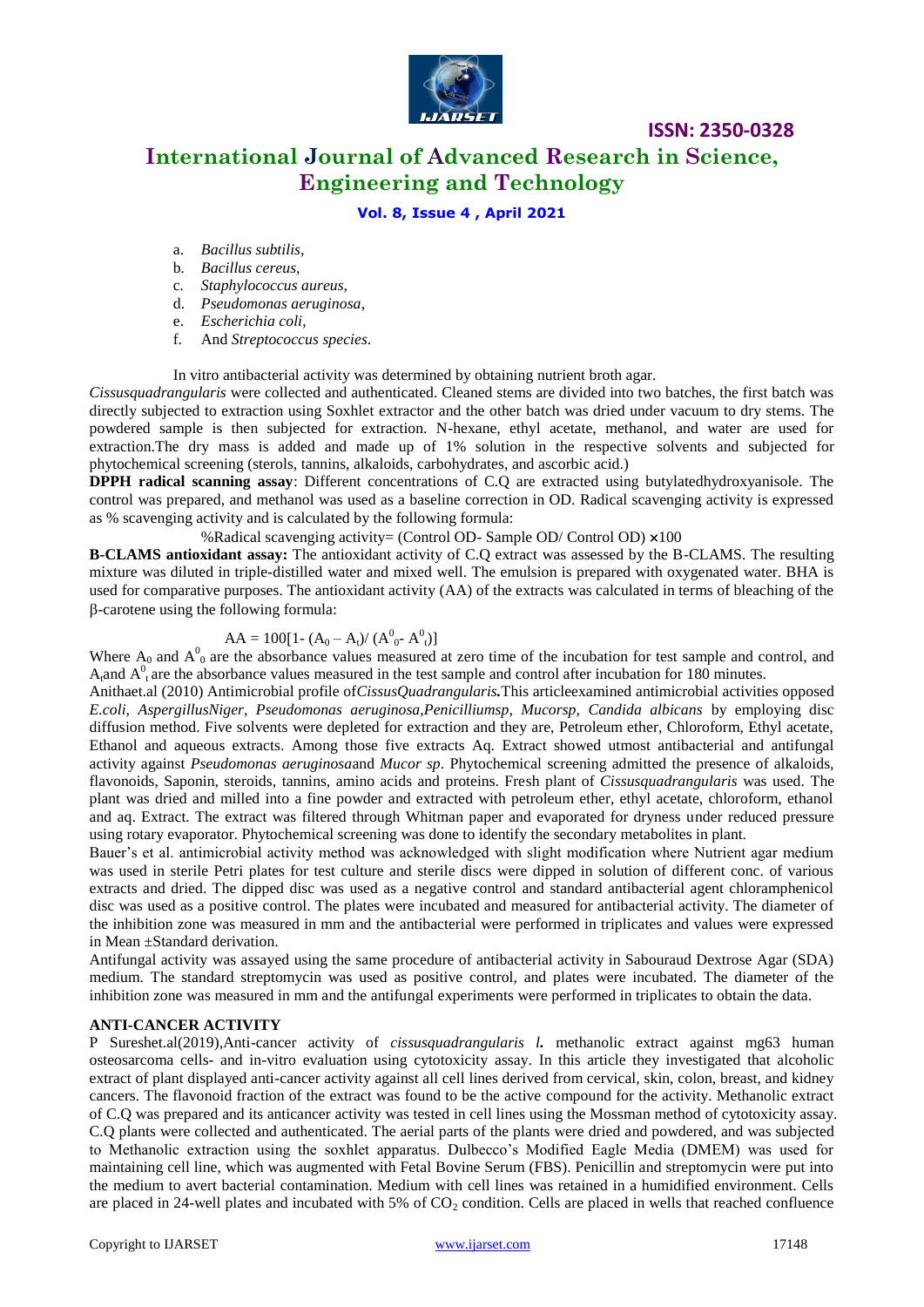

# **International Journal of Advanced Research in Science, Engineering and Technology**

# **Vol. 8, Issue 4 , April 2021**

and the prepared concentrations of extract were added and kept in an incubator. Samples were removed from the wells and washed with phosphate-buffer saline or DMED without serum. 0.5% of 3- (4, 5- dimethyl-2- thiazolyl)-2, 5 diphenyl- tetrazolium bromide (MTT) was added to each well and incubated for 24 hours. DMSO was added to all wells to dissolve the formazan crystals. Each sample was placed in the cuvette, DMSO used as a blank to measure the absorbance value and the wavelength using an ultraviolet (UV) spectrophotometer. From three observations the average absorbance values are observed. Observed values are tabulated, and the concentration required for the inhibition is determined graphically. Percentage cell viability is calculated by determining the ratio between A570 of treated cells, A570 of control cells is multiplied by 100. Cell control and sample control are involved in each assay to differentiate the cell viability assessments.The cell viability and the cytological characteristics of MG63 cells are observed in the microscopic images of cells treated with the extract.

| S.No                    | Extract concentration $(\mu g/ml)$ | Dilution | Absorbance at 570 nm | % Cell viability |
|-------------------------|------------------------------------|----------|----------------------|------------------|
| 1                       | 1000                               | Neat     | 0.602                | 29.65            |
| $\overline{2}$          | 500                                | 1:1      | 0.721                | 35.51            |
| 3                       | 250                                | 1:2      | 0.828                | 40.78            |
| $\overline{\mathbf{4}}$ | 125                                | 1:4      | 0.989                | 48.71            |
| 5                       | 62.5                               | 1:8      | 1.112                | 54.72            |
| 6                       | 31.2                               | 1:16     | 1.245                | 61.33            |
| 7                       | 15.6                               | 1:32     | 1.344                | 66.20            |
| 8                       | 7.8                                | 1:64     | 1.494                | 73.59            |
| 9                       | Cell control                       |          | 2.030                | 100              |

Table 2: Cell viability of MG63 cells treated with *Cissusquadrangularis* Methanolic extract.

O.D – Optical Density, % – percentage, Percentage cell viability at graded concentrations of plant extract.

#### **ANTI-DIABETIC ACTIVITY**

Srivastava et.al (2011) Anti-diabetic activity of the stem extracts of*Cissusquadrangularis L*. Here they examined that stem of C.Q was used for an anthelmintic, laxative, chronic ulcer, and bone healing activity. The whole plant is used for bitter, sweet, sour, fracture swelling, and also used in Diabetes. Flavonoids and triterpenoids were the active constituents of the stem of C.Q and responsible for its pharmacological activities. The study shows some useful diagnostic inventories for the identification and preparation of monographs of the plant. In this paper ethyl acetate and hydro alcoholic extract indicated crucial anti-diabetic activity. The stem of the plant was collected and authenticated. The stem is transversely cut, dried, powderedand stored. The dried powder was extracted with ethyl acetate through cold maceration. The heterogeneous powder was stirred four times a day. Extraction was continued for 72 hours. The ethyl acetate extract is filtered and concentrated in a syrupy mass using vacuum distillation. Brown residue is obtained. The dried residue was macerated with alcohol for 72 hours. The hydro alcoholic extract was obtained, filtered, and concentrated using vacuum distillation. Blackish brown residue is obtained. The extract and powder were subjected to various chemical tests to observe the presence of specific phyto-constituents.

Selected diabetic animals were erratically split-up into four groups. One group is assisted as a control, the second group obtained the standard drug Glibenclamide and the other groups are regenerated in the suspension of Gum acacia. Antidiabetic activity of C.Q was investigated using an alloxan-induced diabetes model. Alloxan-induced diabetes model was specified to verify the efficacy of the active anti-hyperglycemic extract in practical diabetic conditions. After 72 hr of injection, the fasting blood glucose level was measured. Animals that did not develop more than 200 mg/dl glucose levels were rejected. Statistical analysis was done by obtaining ANOVA which reveals the valid difference between the test group and the control group. And the data were expressed as Mean  $\pm$  SEM; P<0.05 implicates significance.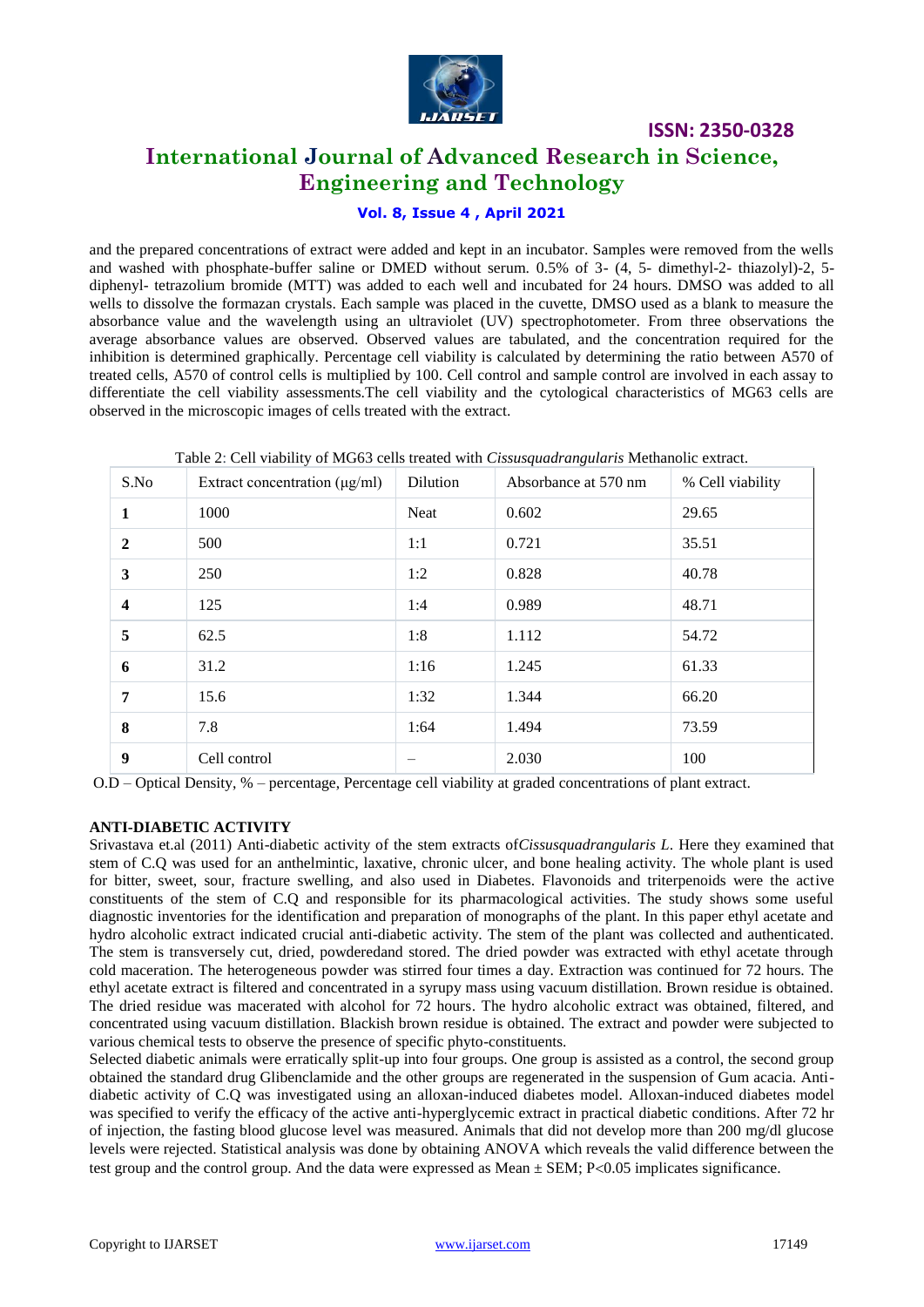

# **International Journal of Advanced Research in Science, Engineering and Technology**

### **Vol. 8, Issue 4 , April 2021**

#### **ANTIOXIDANT ACTIVITY**

Vijayalakshmi et.al (2013)in vitro antioxidant and anticancer activity of flavonoid fraction from the aerial parts of *cissusquadrangularis l.* against human breast carcinoma cell lines. Theyexamined that flavonoid extraction was isolated from the aerial part of C.Q to evaluate its antioxidant activity and anticancer potential using in vitro assay system. Total phenolic and flavonoid volume were evaluated for the drug. Column chromatography was used for flavonoid fraction, isolated, and analyzed using HPLC. In vitro, antioxidant activity and isolated flavonoid fraction were examined by nitric acid, DPPH, and hydroxyl radical scavenging assay. A breast cancer cell line was used in the cancer model for the MTT assay. The total phenolic content and total flavonoid content in ethanol extract amount are showed using dry weight expressed as Gallic acid equivalents. The tested extract showed quantity free radical scavenging property in entire models for ethanol extract and flavonoid fraction. Flavonoid fraction acquires anticancer property against breast cancer cells. The plant extract was prepared from powdered aerial C.Q and defatted by petroleum ether in soxhlet apparatus. The defatted powder was macerated by ethyl alcohol to obtain the alcoholic extract. Concentrated extraction was obtained using the rotavapore apparatus. Phytochemical screening was done by using Conc. Ethanol in standard procedure. TLC was performed using ethanol extract, and satisfactory result was obtained in the mobile phase Benzene: Methanol: Ammonia (9:1:0.1) and silica gel F as stationary phase. The plate was dried and accessible to ammonia vapor and specific flavonoid is detected.In vitro antioxidant activity requires various concentrations of ethanol extract and total flavonoid fraction which were tested for their antioxidant activity in different in vitro models. Free radical scavenging property was observed in the above test.

#### **BIOACTIVE COMPOUNDS**

KoudoroYaya Alainet.al(2015) Chemical characterization and biological activities of extracts from two plants (*Cissusquadrangularis*, and*Acacia polyacantha*) USED IN VETERINARY MEDICINE IN BENI. This study claimed the presence of bioactive compounds in his article. The plant used was *Cissusquadrangularis* and *Acacia polyacantha.*  Trunk bark of C.Q and *A. polyacantha* were used as a plant material. The plant material was dried and powdered in a laboratory condition.

#### **Analyzing of Bioactive compounds-**

The dried powdered samples were used for the further tests and they are;

- **Flavonoid** Presence of flavonoid was carried out by cyaniding test.
- **Alkaloid** Presence of alkaloid was carried out by Meyer test and it is confirmed by Bouchardat test.
- **Tannin-** The reaction was carried and highlighted by Stiasny test.
- **Saponin-** Presence of Saponin was identified by foam test.
- **Polyphenol-** Ferric chloride test was done for the conformation of polyphenol compound.
- **Terpens and Sterols-** Liebermann-Burchard tests are the conformation tests for terpens and sterols.
- **Anthraquinone-** Presence of Anthraquinone was done by Borntrager test.

In plant *A. polyacantha* Alkaloid, Tannin, Saponin, Sterol and Terpens showed positive result whereas, Polyphenol, Flavonoid and Anthraquinone showed no reaction.And in plant *C. quadrangularis* Tannin, Polyphenol, Flavonoid, Sterol and Terpens showed positive result while Alkaloid, Saponin, and Anthraquinone showed negative result.

| Table 5. Thialy ling bloach to compounds using Clasmagnum anginums. |                   |                   |  |  |  |  |
|---------------------------------------------------------------------|-------------------|-------------------|--|--|--|--|
| <b>Secondary metabolites</b>                                        | polyacantha<br>A. | C. quadrangularis |  |  |  |  |
| Alkaloid                                                            |                   |                   |  |  |  |  |
| Tannin                                                              |                   |                   |  |  |  |  |
| <b>Sterol and Terpens</b>                                           |                   |                   |  |  |  |  |
| Polyphenol                                                          |                   |                   |  |  |  |  |
| Flavonoid                                                           |                   |                   |  |  |  |  |
| Saponin                                                             |                   |                   |  |  |  |  |
| Anthraquinone                                                       |                   |                   |  |  |  |  |

Table 3: Analyzing bioactive compounds using *Cissusquadrangularis*.